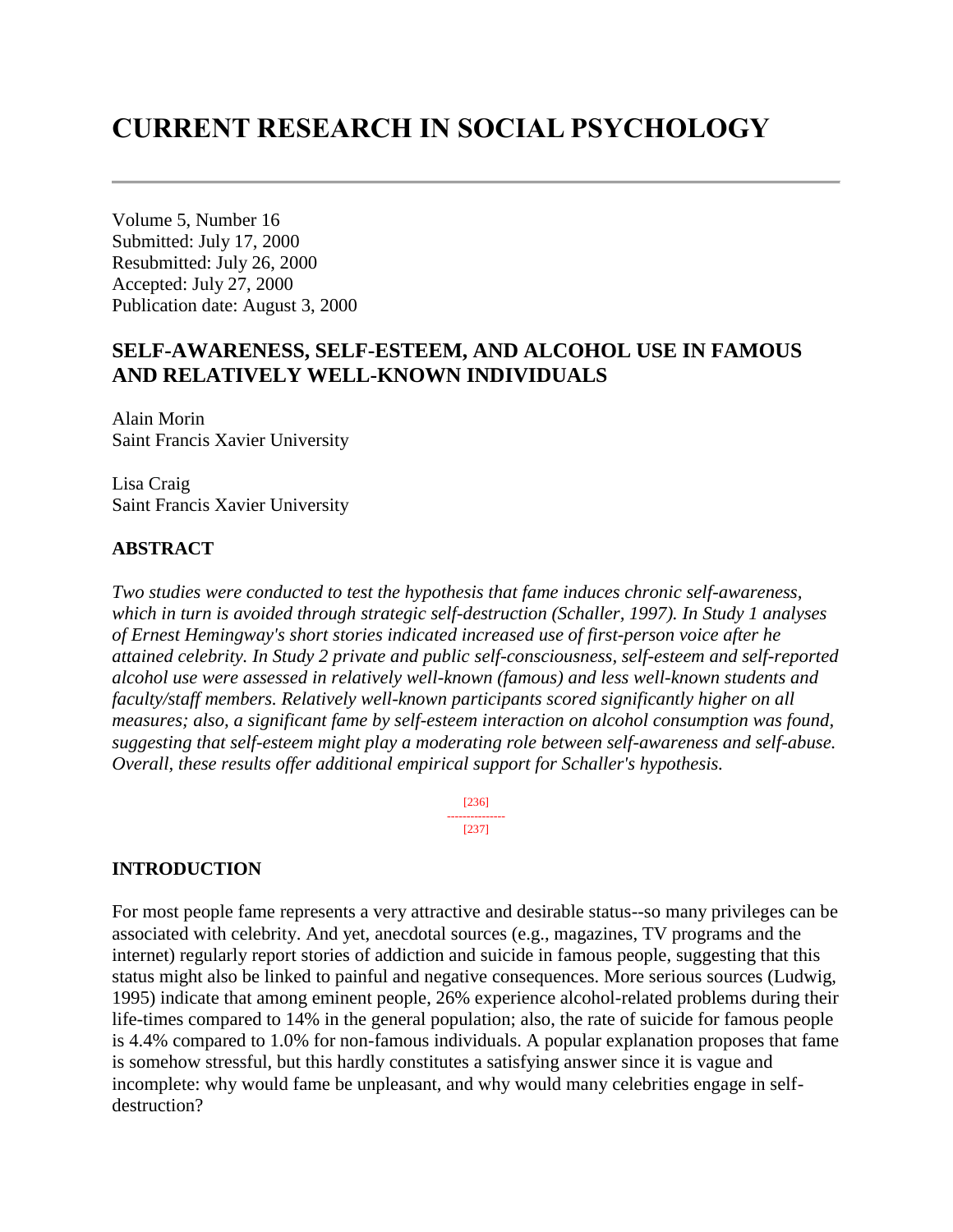An intriguing possibility has been recently raised by Schaller (1997). Famous people are constantly being observed and scrutinized by others; as a result, they very frequently become the object of their own attention. In this perspective, fame can be seen as a situational factor inducing chronic self-awareness. Celebrities are obviously set apart from the majority of the lesseminent population. The group that contains persons who have obtained fame status is much smaller than the population to which the rest of society belongs. Investigations have shown that people tend to develop an intensifying focus on the self as the actual size of their group decreases (e.g., Diener, Lush, DeFour & Flax, 1980). Thus, fame would represent a special, extreme case of individuation, causing heightened self-awareness.

In a state of self-awareness a person will actively look at and examine any self-aspect that is most salient at the moment (Buss, 1980). Self-awareness theory (Duval & Wicklund, 1972; Wicklund, 1975, 1978) suggests that high levels of self-focus are usually painful. More precisely, self-awareness following failure feedback is associated with negative affect, whereas self-awareness following success feedback is associated with positive affect (Carver & Scheier, 1981; Hull, 1981). The reasoning is that self-directed attention initiates a comparison between the "real" self and the "ideal" self; this process is likely to eventually uncover some perceived personal shortcomings, causing discomfort. Then psychological mechanisms will be activated to strategically eliminate this negative affect. The initial reaction is to simply escape the state of self-awareness by avoiding whatever self-focusing stimuli caused it. If this is impossible or ineffective, the individual will try to reduce the discrepancy between the real self and the ideal self, either by directly modifying the real self or by changing the ideal self. (For a review of evidence, see Carver & Scheier, 1981; Davis & Franzoi, 1991.)

#### [237] ---------------

#### [238]

In essence these mechanisms are healthy; however, fame-induced self-awareness is likely to be more intense, and more dangerous coping strategies may be initiated. Temporary self-awareness may focus one's attention on specific aspects of the self, but famous people are presumably in a permanent state of self-awareness. It seems plausible that chronic self-awareness will lead to a more global evaluation of one's self-worth (Gibbons, 1990). And unlike most people, celebrities cannot avoid the source of self-awareness--their omnipresent fans. Moreover, for this very exclusive group of individuals, the strategy of discrepancy reduction is likely to be unsuccessful (Schaller, 1997). The culture of fame often exaggerates expectations beyond a level that can be realistically reached, thus attainment of ideals may be impossible; also, modification of ideals will be difficult because the expectations to which public figures respond are not fully under their control but instead reflect the ideals defined by others.

Some famous individuals will resort to an extreme strategy in order to reduce any negative affect caused by chronic self-observation--drug, and in particular, alcohol, abuse. Alcohol is known to interfere with the cognitive processes underlying self-awareness (Hull, 1981). Put simply, heavy drinking lowers self-focus. This could explain why some celebrities, being unable to change their real and ideal selves or to escape self-awareness, will try to avoid themselves through excessive drinking. Other extreme strategies used to escape chronic self-awareness may include suicide, overeating, hypersexuality, and religion (Baumeister, 1990, 1991).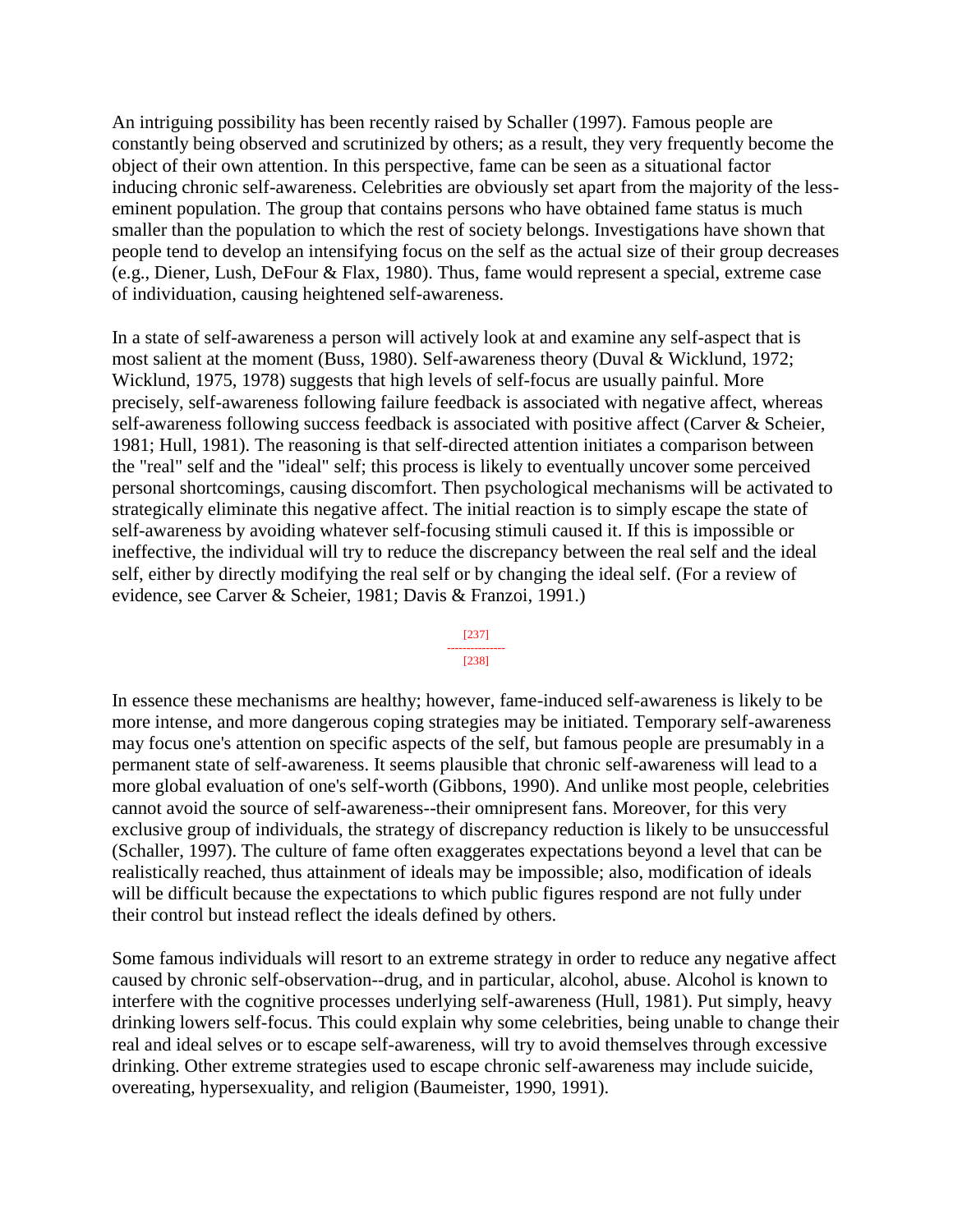Schaller (1997) partially tested the hypothesis that fame induces chronic self-awareness, which in turn is avoided through strategic self-destruction, by conducting single-case quantitative studies. He produced three biographical analyses of famous persons known for their selfdestructive behaviors: songwriters Kurt Cobain and Cole Porter, and writer John Cheever. Schaller measured self-awareness by calculating the number of first-person singular pronouns found in the songs, short stories or personal letters of these three celebrities. An increase in the use of first-person singular pronouns indicates high self-directed attention, because the more one thinks about oneself, the more one is likely to refer to oneself in one's writings (Davis & Brock, 1975; Carver & Scheier, 1978). Using biographies, Schaller also determined the exact moment these individuals attained fame, and measured Cheever's self-reported alcohol consumption by analyzing his personal letters. As predicted, the onset of fame induced high self-focus. In other words, Cobain, Porter and Cheever began to use significantly more first-person singular pronouns in songs, stories and personal letters following their brush with fame. Also, this onset was significantly related (in Cheever's case) to higher self-reported alcohol use.

> [238] --------------- [239]

In this paper we present two studies designed to expand these preliminary results. In Study 1 we measured self-awareness and self-reported alcohol intake using Schaller's method for one additional celebrity: Nobel Prize winner Ernest Hemingway--a well-known heavy drinker. We postulated that an analysis of this celebrity's writings would show a significant increase of selfawareness and drinking patterns following fame.

In Study 2 we addressed the question of moderating variables. All celebrities do not live miserably in a constant state of drunkenness. How can we explain the fact that some famous people do not find chronic self-awareness to be painful--and consequently do not try to selfescape? Schaller (1997) and Baumeister (1991) suggest that self-esteem might play an important role in that respect (also see Brockner & Wallnau, 1981): well-adjusted celebrities would have a healthy, positive self-esteem. Consequently, and as mentioned previously, the real and ideal selves would nearly coincide and chronic self-observation would not lead to unpleasant effects because very few personal shortcomings would be identified in this state. Therefore, these individuals should not feel the urge to avoid themselves through excessive drinking or drug abuse. We tested this assumption by assessing self-awareness, self-esteem, and self-reported alcohol use with questionnaires in 245 well-known (i.e., relatively famous) and not well-known students and faculty/staff members. In accordance with the Schaller's hypothesis, we predicted that self-focus and alcohol use would be significantly higher in the group of well-known participants. In addition, it was postulated that self-esteem would have a moderating effect on alcohol intake.

### **STUDY 1**

The goal of Study 1 was to replicate Schaller's original investigation by conducting one additional single-case quantitative analyses.

### **STUDY 1 METHOD**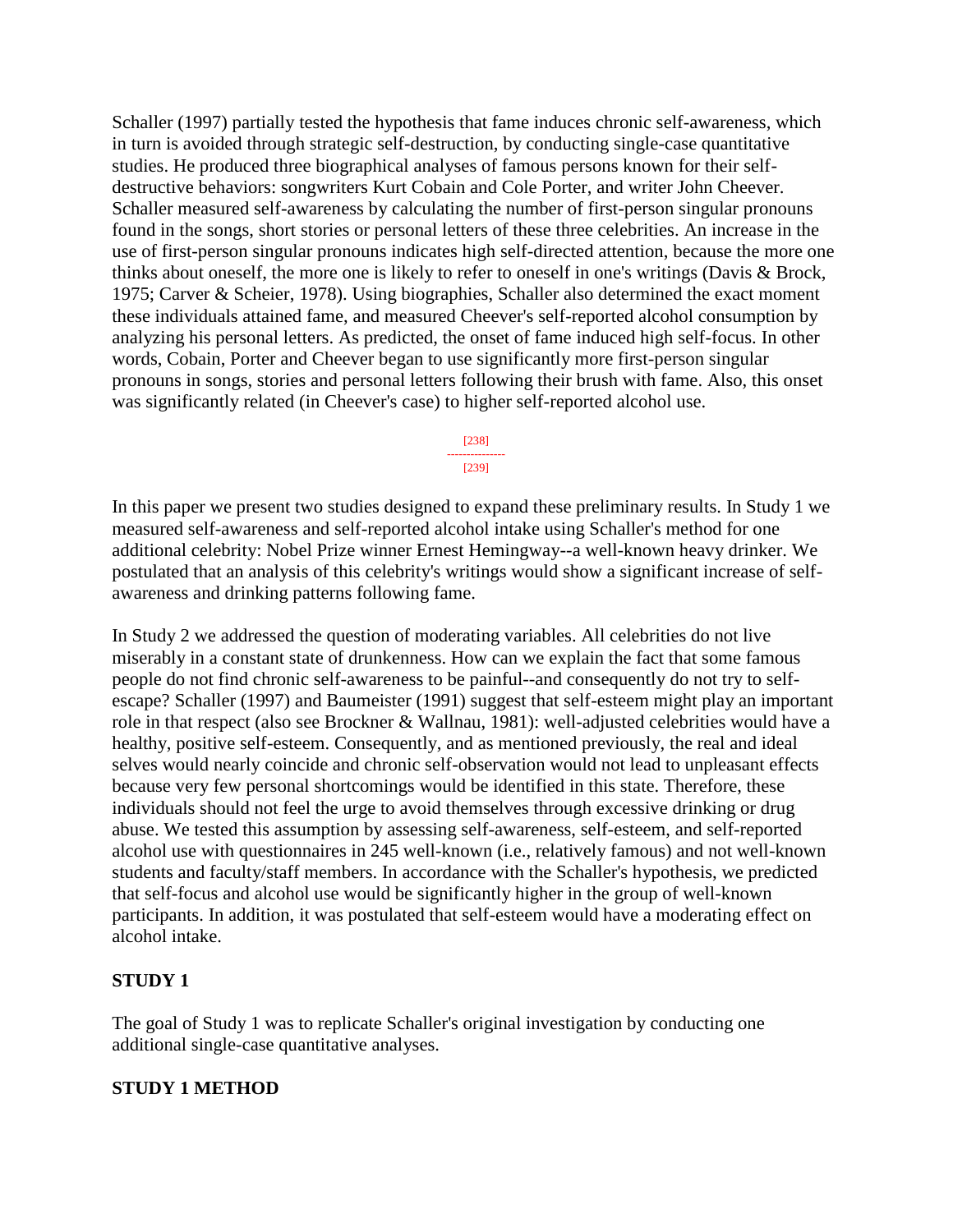#### **Subject**

Ernest Hemingway was born in 1899. Hemingway's life spread over a sixty-two year span and was quite amazing. Biographies indicate that he became famous in 1929 after the publication of his book Farewell to Arms (Burgess, 1978; Crisman, 1998a): this book was highly praised by critics, and the general public instantly took notice and enjoyed Hemingway's new literary style; that generated much attention on him. Then Hemingway had ups and downs--his fame fluctuated throughout his life. In 1959, he was awarded a Pulitzer Prize for his novel The Old Man and the Sea. The following year he was awarded the Nobel Prize. Hemingway had a well-established and documented reputation of a heavy drinker. He also suffered from severe bouts of depression and committed suicide at his home in 1961.

> [239] --------------- [240]

#### **Procedure and Method**

Schaller's original method (1997) was used to determine and compare levels of self-awareness and self-reported alcohol use before and after fame was attained. Hemingway wrote 61 short stories. A chronological list of the Finca Vig collection (1998) was made, and all short stories were sorted into two categories: those written (i.e., published) before 1929 (when Hemingway attained fame) and those written after that date. Hemingway wrote 28 short stories before 1929 and 33 short stories after 1929. To determine levels of self-awareness, each story was identified as being narrated in either the first-person voice (indicating high self-focus) or third-person voice (indicating lower self-focus). The number of stories narrated in the first-person voice was expected to be significantly higher after 1929 than before that date<sup>1</sup>.

Hemingway's writings also provided the opportunity to examine the relationship between fame and self-abuse. Given the uneven trajectory of Hemingway's fame, a correlational strategy was also used to test the hypothesis that fluctuations of his celebrity over time would be associated with a corresponding variation of self-reported alcohol use. Fame was operationalized as the number of citations to Hemingway in the New York Times Index and the Readers Guide to Periodical Literature. Citations were summed up from these two sources, and a composite quantitative indicator of fame was generated for every year from 1920 to  $1961^2$ . Alcohol consumption was operationalized as follows: Hemingway's personal letters (published by Barker, 1981) were examined, and whether or not alcohol use was mentioned in each letter was recorded. A typical example would be Hemingway complaining of a massive hangover or stating that he spent the night out drinking. It was assumed that thoughts about drinking, or mentions of having been drinking, would be representative of actual drinking behavior.

Since the addressees might exert an influence on the content and style of Hemingway's letters, analyses focused only on letters he wrote to close friends and longtime correspondents. These were John Dos Passos (13 letters from 1925 to 1949), Charles Scribner (27 letters from 1939 to 1952), and F. Scott Fitzgerald (25 letters from 1925 to 1935). Mentions to alcohol were summed up from these three sources, and a composite quantitative indicator of self-reported alcohol use was generated for every year from 1925 to 1952. Alcohol was mentioned in 23 letters. One first prediction was that the number of letters in which alcohol was referred to would to be significantly higher after 1929 than before that date. Also, since Hemingway's fame varied in time, a correlational strategy was used to verify if fluctuations of his celebrity over time would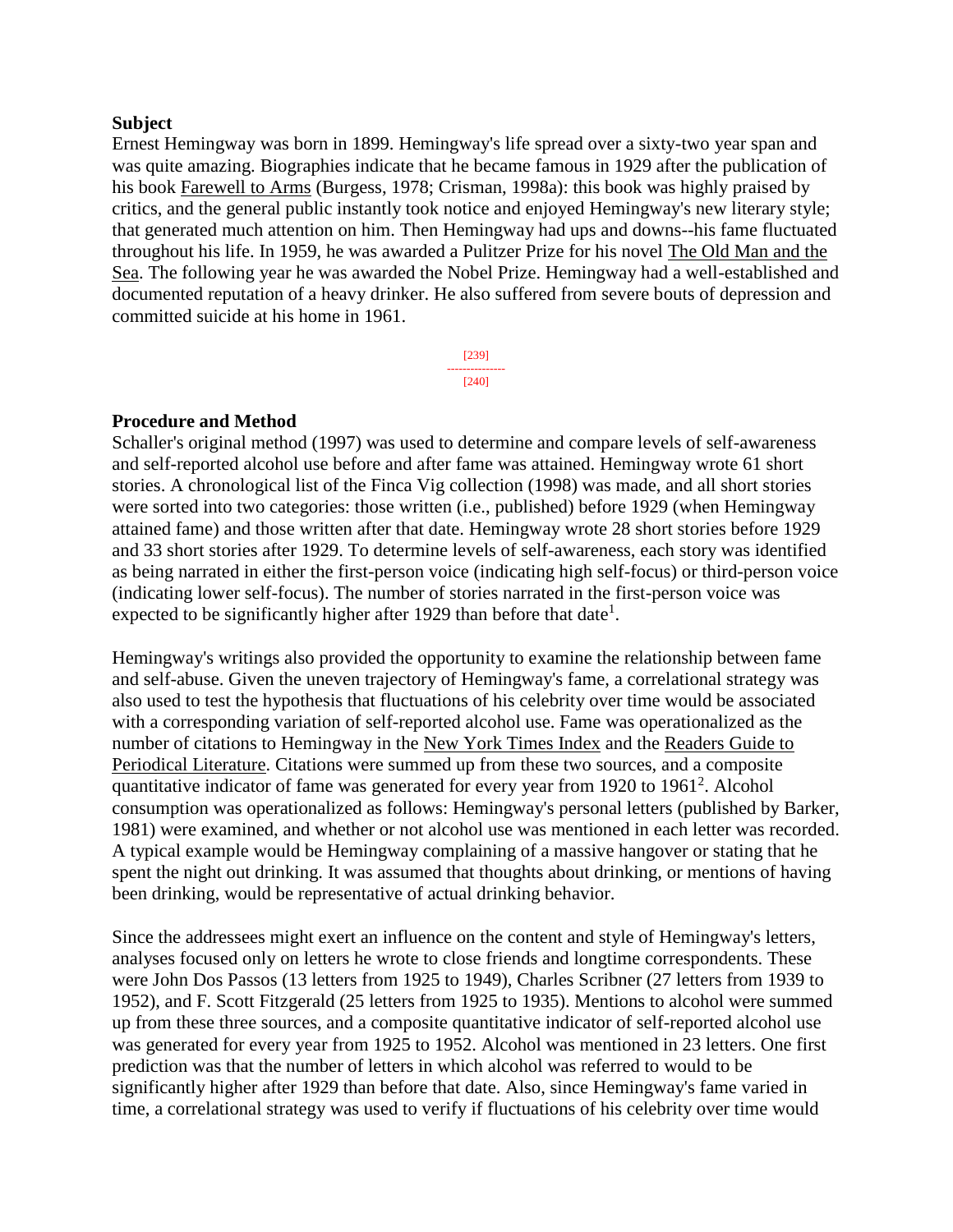be associated with a corresponding variation of self-reported alcohol use. Fame was operationalized as described above with the indexes; the indicator of fame was then correlated with self-reported alcohol use in the letters. A positive and significant correlation between fame and self-reported alcohol use was expected<sup>3</sup>.

$$
\begin{array}{c}\n[240] \\
[-240] \\
[241]\n\end{array}
$$

#### **STUDY 1 RESULTS**

A before/after strategy was used to compare the narrator voice of Hemingway's short stories (indicator of self-awareness) with fame. A significant effect of fame on self-awareness was found,  $F(1.59) = 10.65$ ,  $p < 0.05$ . The first-person voice in Hemingway's short stories significantly increased from 0.233 (before 1929) to 0.452 (after 1929) (see Table 1).

|                       | <b>Before Fame</b>    After Fame |       | D    |
|-----------------------|----------------------------------|-------|------|
| <b>Self-Awareness</b> | 0.233                            | 0.452 | 0.05 |
| Alcohol               | 0.353                            | 0.319 | n.s  |

**Table 1. Self-Awareness and References to Alcohol before and after Fame.**

**Note.** Hemingway's self-awareness was based on narrator voice in short stories he wrote before and after publication of his book Farewell to Arms. His alcohol use was based on mentions to alcohol in a subset of his personal letters written between 1925 and 1952. See text for details.

T-tests were calculated to determine if Hemingway made significantly more mentions to alcohol in personal letters written once fame was established. No significant effect of fame on selfreported alcohol use was found: Hemingway did not refer to alcohol more frequently in his letters after 1929 (.319, compared to .353 before) (see Table 1). A correlation was calculated to determine the possible existence of a relation between fame and self-reported alcohol use in Hemingway's personal letters. No significant correlation was found between the number of citations in the indexes and mentions to alcohol use in letters,  $r = 0.13$ , ns.



#### **STUDY 1 DISCUSSION AND ADDITIONAL ANALYSIS**

Overall these results provide additional, although partial, support to Schaller's original findings (1997): levels of self-awareness significantly increased as Hemingway became more famous. Schaller (1997) identified (and eliminated) two plausible alternative causal explanations for the increase of self-awareness following fame in Cobain, Porter and Cheever. Perhaps fame itself did not make Hemingway more self-aware--rather, creative output (i.e., the number of published short stories following fame) may have caused heightened self-focus. Additional analyses indicated that this was unlikely. Aside from his increased fame and self-awareness in years in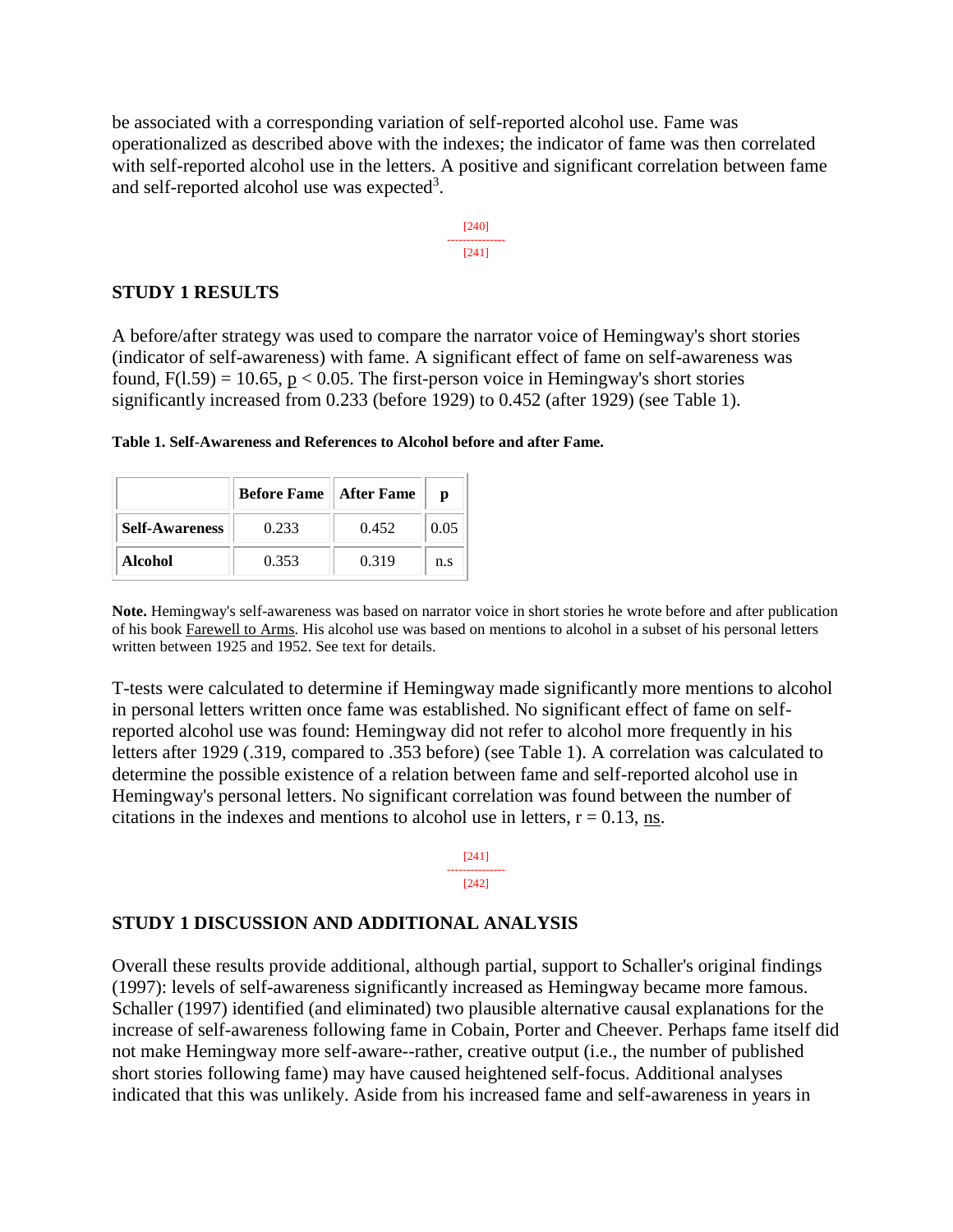which his short stories were published, Hemingway's fame (mentions in indexes) nor selfawareness (narrator voice in short stories) was significantly related to the number of short stories he published each year after  $1929-r = -.33$  (ns) and  $-.43$  (ns) respectively. Also, since chronological age was confounded with fame, maybe Hemingway became increasingly selfaware with age, regardless of fame? This second alternative explanation was tested by numbering his short stories according to the chronological order they were written, and by computing a correlation between these numbers and the measure of self-awareness (first/third person voice in each short story after 1929). A negative (non-significant) correlation of .11 was obtained, clearly indicating that age was not responsible for Hemingway's increased self-focus once fame was attained.

As mentioned previously (also see notes 3), it proved impossible to directly test the hypothesis of a correlation between self-awareness and self-reported alcohol use for Hemingway. However, it was possible to test the hypothesis according to which fame would lead to self-destructive tendencies. This hypothesis was not supported: no relation was observed between fame and mentions to alcohol use in Hemingway's personal letters.

## **STUDY 2**

One limitation of Schaller's approach is that it is idiographic--it focuses on changes over time within the same person. This obviously raises concerns about the generality of his, and of our, results. Another limitation is that only famous songwriters or novelists can be studied, since written material is needed in order to come up with an objective evaluation of subjects' levels of self-awareness. One goal of the second study was to go round these limitations by assessing selfawareness and self-reported alcohol use with validated scales in a large group of well-known (i.e., relatively famous) and rather unknown (i.e., obscure) individuals. We assumed that if genuine celebrity creates heightened self-focus and fosters self-abuse, then similar effects, although possibly to a lesser degree, should be observed in a relatively famous population. Also, using a totally different population, as well as different measures, to test Schaller's hypothesis should make it even more plausible if the expected results are found.

> [242] --------------- [243]

A second goal of Study 2 was to examine the role of self-esteem as a moderating variable between chronic self-awareness and self-abuse. Having a positive self-esteem means that one is satisfied with oneself. Consequently, as a result of self-awareness, any comparison made between the real self and the ideal self is likely to lead to positive feelings about oneself. This might explain why some celebrities may not find chronic self-focus to be painful and may not need to escape from the self through alcohol or drug abuse. Recall that in Study 1 a lack of available data made it impossible to directly test the hypothesis of a relation between selfawareness and alcohol self-reported use (only the relation between fame and alcohol selfreported use was examined). Study 2 allowed a direct test of this hypothesis.

## **STUDY 2 METHOD**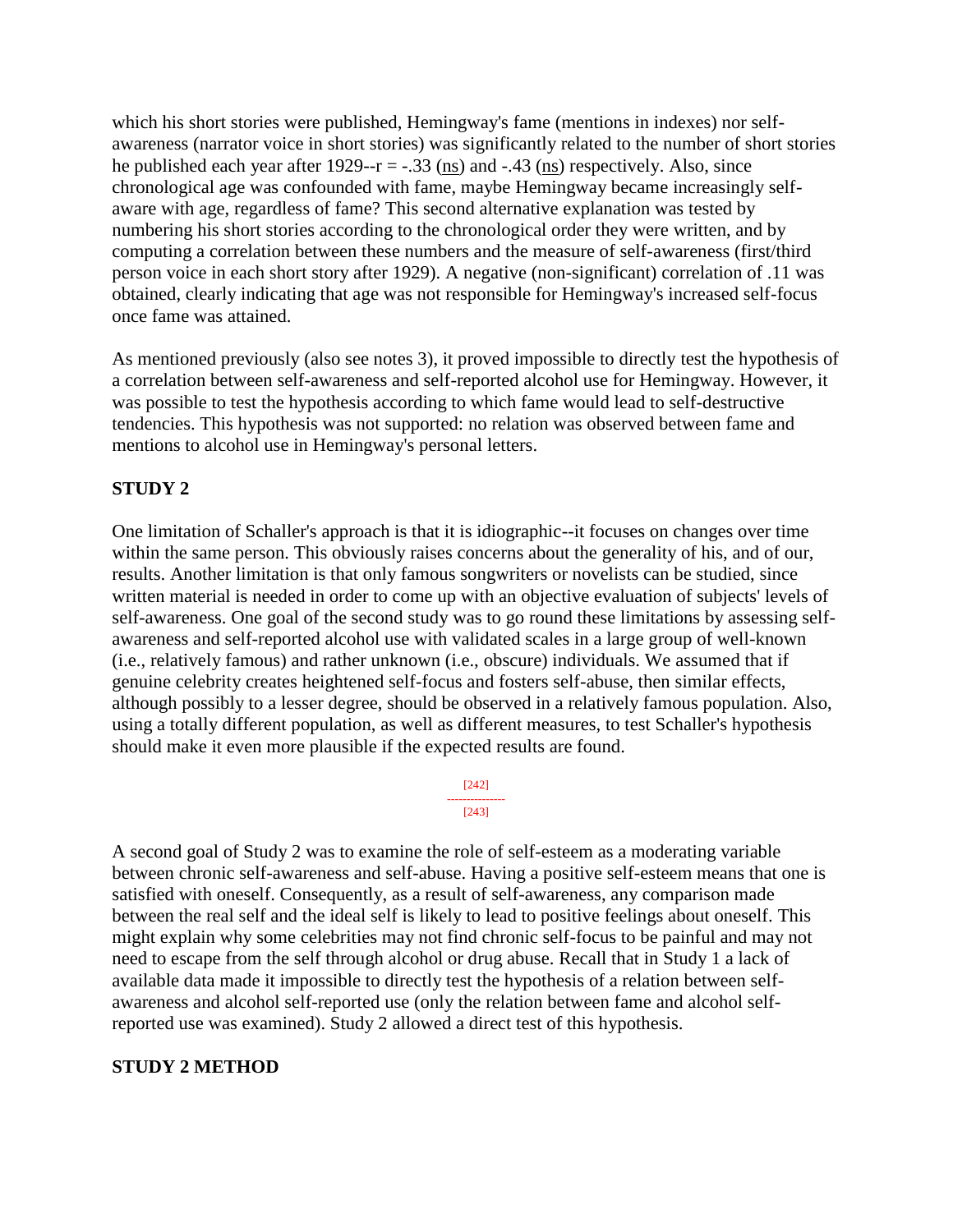#### **Participants**

One hundred and fifty relatively well-known participants and 95 less known undergraduate students and faculty/staff members at St. Francis Xavier University (Nova Scotia, Canada) participated in Study 2. Subjects were contacted personally, by mail, or by telephone. The Student Telephone Directory was used to obtain individual office locations, mail box addresses, and telephone numbers.

#### **Relatively Famous Students**

Well-known participants were socially exposed individuals in the university community; because of their unique position they were easily recognizable by other persons and had achieved relative fame. Five criteria were used for the selection of relatively famous students. The first selection criterion was being a member of the Student Union executive or Student Union sub-executive. Holding a position on these committees puts students in the public eye. More specifically, these students' names, positions held, and pictures are published in the student handbook. The handbook is distributed to every university student. Also, the name, student union position, office number, and telephone number are typed in boldface in the Student Telephone Directory, which is also distributed to every student and faculty/staff member. Thirty-four students were selected using this criterion and participated in the study.

The second criterion for relative fame was being a Residence House President. Each residence house on campus has a president who is responsible for the house activities and finances. These individuals also hold the position of Student Council member. Therefore, house presidents are highly visible and known to all of the students who reside in their house, as well as to the other house presidents and to all those who sit on Student Council. There are twelve residence houses on campus; therefore, twelve students were included from this criterion and participated in the study. Third, any member of the Residence Staff at the university was considered to be wellknown on campus. More precisely, Residence Staff members (residence directors and residence assistants) actively interact with all of the individuals who reside in their respective houses. Fifty students were included from this criterion and participated in the study.

> [243] --------------- [244]

A fourth criterion was being a member of the student senate or student board of governors. The names and pictures of the student senators and board of governor members are published in both the university student handbook and the Xaverian Weekly (the student newspaper) at the beginning of the school year. These individuals are well-known to the student population because they are student contact persons for academic and financial concerns. Eight individuals were included from this criterion and participated in the study. Finally, any individual who served as an Off-Campus counsellor was also considered well-known, since he or she, much like House Presidents, is responsible for the availability of activities and awareness of the off-campus students who live in their assigned jurisdiction within the campus area. Each off-campus councilor must visit the houses of the students in their jurisdiction at least once during the year, as well as send out weekly e-mail messages to all of those students. As a result, these persons are highly visible within the student community. Thirteen students were included from this criterion and participated in the study.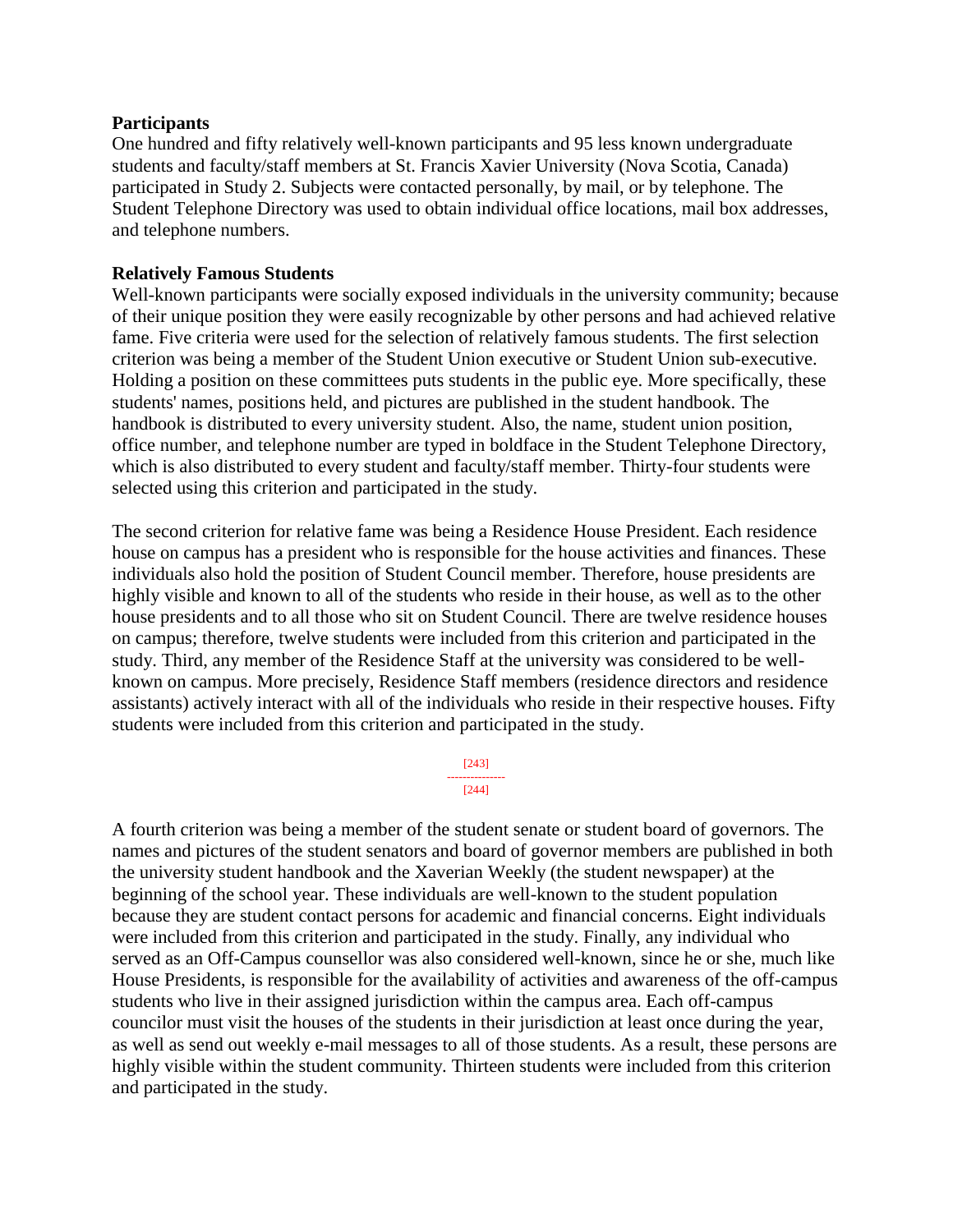#### **Relatively Unknown Students**

The selection of the less well-known students involved three basic criteria. First, these participants had to be in their first year of university, to ensure that none had been in attendance at the university for more than five months. The less time one has spent in one location, the less known one is likely to be. Second, mature students (age 30 and more) were excluded as participants. The rational behind this criterion was to ensure that the ages of relatively unknown students were similar to those of typical university students. Third, potential participants had to be registered as full-time students rather than part-time students. This criterion was used in order make sure that each less well-known individual was spending the same amount of time in classes interacting with other students. The relatively unknown students were selected from introductory psychology classes at St. Francis Xavier University. A total of 67 students were included in this group and participated in the study.

### **Well-Known Faculty/Staff Members**

Three criteria were used for the selection of the well-known faculty/staff members. First, any individual who held the position of Chair of his or her academic department was included as a highly visible faculty member. Second, any person who held a position in which he or she was the head of a specific department, program or office within the university, was also included as an highly visible and well-known staff member. For example, Manager of Residence and Food Services, Communications Officer, Student Union Administrator, and the three university physicians, were all considered candidates from this criterion. Third, the university president, three vice presidents (Academic, Administrative and Advancement), three deans (Arts, Science, and of Students), as well as the assistant to the deans, were included. Thirty-three participants were invited to be part of this group; all accepted to participate in the study.

> [244] --------------- [245]

#### **Relatively Unknown Faculty/Staff Members**

The less well-known participants were randomly selected among the other faculty or staff members. Twenty-eight participants were included in this last group.

#### **Measures**

The variables being assessed in Study 2 were self-awareness, self-esteem, and alcohol use. The Self-Consciousness Scale (SCS) was used to tap levels of private and public self-focus. The SCS has been traditionally used to measure the disposition to spend more or less time in the state of self-awareness (Fenigstein, Scheier & Buss, 1975). Self-consciousness is considered to be a stable personality trait, but we assumed that it would be sensitive to situational and chronic selfawareness. The scale consists of 17 items; 10 items assess private self-consciousness--the disposition to engage in fantasies about oneself, to look inside the self and to inspect motives, moods, and mental processes. A sample item is "I'm generally attentive to my inner feelings". Seven items measure public self-consciousness, the disposition to be aware of, and concerned with, the impression one makes on others, one's behavior in social settings, and one's physical appearance. A sample item is "I'm usually aware of my appearance". Participants are asked to evaluate each item on Likert-type scales ranging from extremely uncharacteristic of myself (0) to extremely characteristic of myself (4). A total score is obtained by adding up each rating.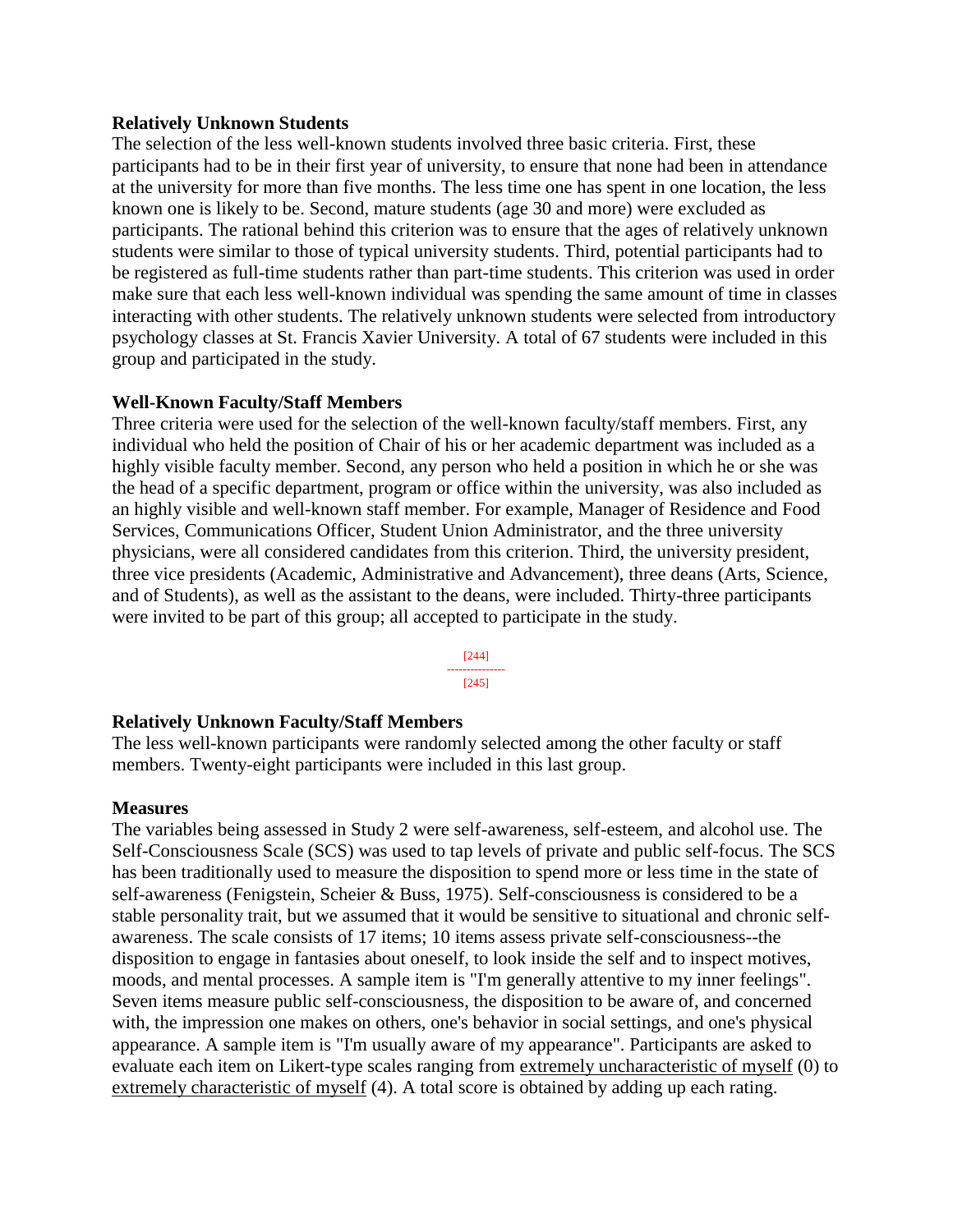Rosenberg's Self-Esteem Scale (SES; Rosenberg, 1965) was chosen to evaluate participants' selfesteem. The SES represents a popular and validated measure, consisting of 10 short questions related to one's self-worth. Participants are asked to evaluate each item on Likert-type scales ranging from Strongly agree (1) to Strongly disagree (5). A total score is obtained by adding up each rating. A sample item is "I feel I have a number of good qualities". A simple and direct scale was used to assess alcohol use (Weinberger & Barthalornew, 1996). The measure consists of three questions about drinking patterns. Two questions are about the frequency of drinking, one for beer and wine, one for hard liquor. Participants are given the option of choosing a number between 1 (Never used) and 9 (More than once per day); number 5 states "More than once per month". Scores obtained for each question are combined to form one composite quantitative indicator of frequency of drinking. The third question assesses the number of drinks a participant typically has when he or she does consume alcohol.

> [245] --------------- [246]

#### **Procedure**

A single package, which included the three measures as well as basic information about sex and age, was distributed in person to the relatively well-known students and faculty/staff members, and to the less well-known faculty/staff members. Participants were asked to fill-in the questionnaires immediately. Less well-known students filled-in the questionnaires in class and received credits for their participation in the study. The packages were labeled in such a way to distinguish if they had been completed by (1) relatively well-known students, (2) relatively wellknown faculty/staff members, (3) less well-known students, or (4) less well-known faculty/staff members. The independent variables consisted of status of the student or faculty/staff member (well-known vs not well-known) and self-esteem. The dependent variables were private/public self-consciousness and reported alcohol intake.

Study 2 tested three main hypotheses. First, self-consciousness was expected to be higher in the well-known group of students and faculty/staff members than in the relatively unknown group of students and faculty/staff members. There were no specific predictions concerning private and public self-focus. A second hypothesis stated that well-known individuals would consume significantly more alcohol in comparison to relatively unknown individuals. Finally, it was hypothesized that self-esteem would have a moderating effect on alcohol intake. Alcohol intake was predicted to be significantly lower in well-known students and faculty/staff members with high self-esteem; also, an overall negative correlation between self-esteem and alcohol intake was expected.

#### **STUDY 2 RESULTS AND DISCUSSION**

Preliminary analysis revealed no important gender differences. Data from males and females were thus combined in the analyses reported below. Also, the pattern of results was similar across the two samples of well-known/not well-known students and faculty/staff members. Therefore, results were combined. A multivariate analysis of variance was used to test the first and second hypotheses. A significant main effect was observed for relative fame on all dependent variables: private self-consciousness,  $F(1.182) = 10.12$ ,  $p < .01$ ; public selfconsciousness, F (1.182) = 5.37,  $p < .03$ ; frequency of alcohol use, F (1.182) = 10.15,  $p < .01$ ;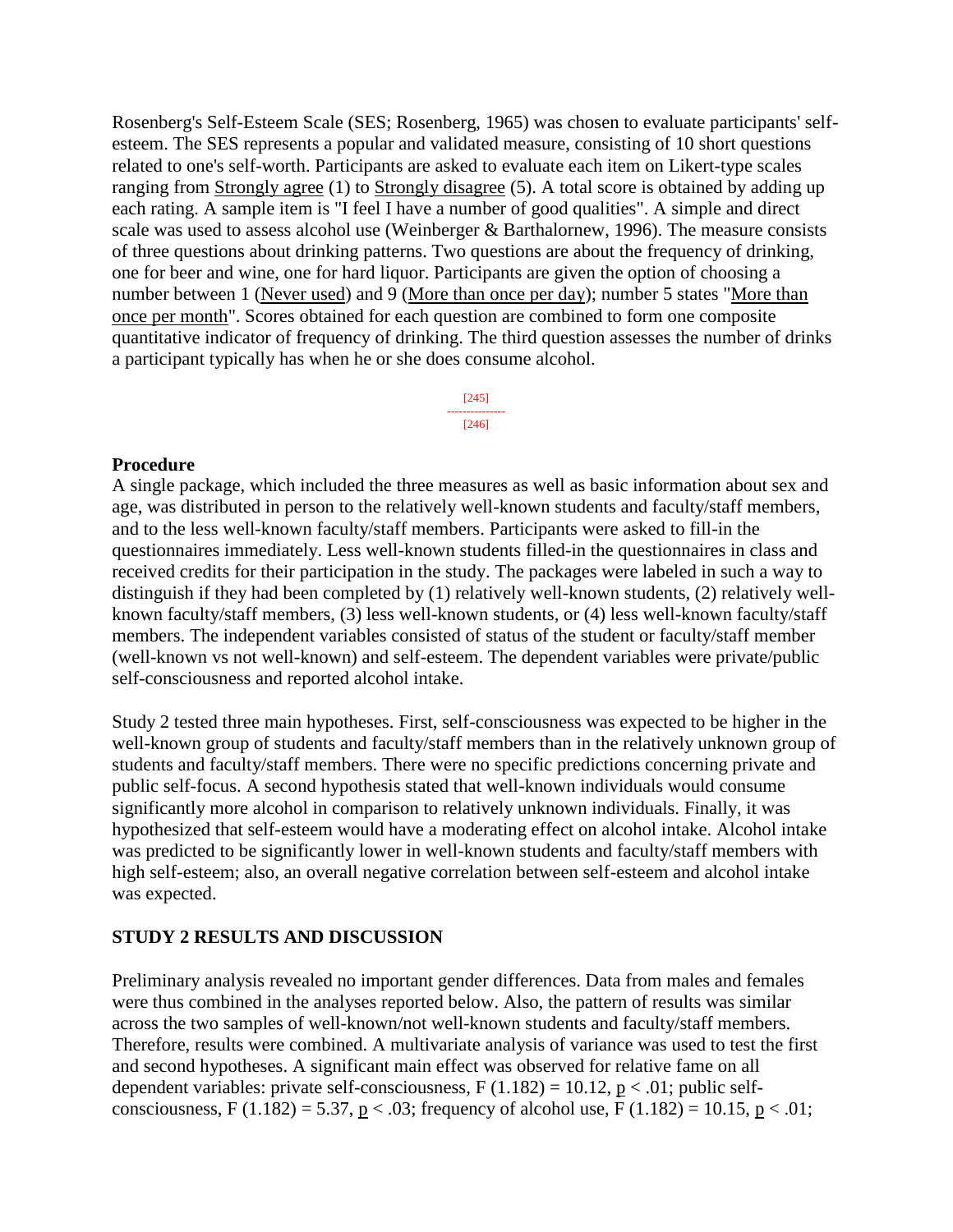and quantity of alcohol intake,  $F(1.182) = 10.94$ ,  $p < .01$ . Well-known individuals scored significantly higher on all measures in comparison with relatively unknown individuals (see Table 2). Since private and public self-consciousness were highly correlated, we combined the two scores into one index--total self-consciousness. A significant positive correlation between total self-consciousness and quantity of alcohol consumed (0.43) was revealed, as well as between frequency of alcohol use and quantity of alcohol consumed  $(0.49)$  (all  $p's < .05$ ). Also, a significant negative correlation was observed between total self-consciousness and self-esteem (- 0.54).

> [246] --------------- [247]

**Table 2. Private and Public Self-Consciousness, Self-Esteem, and Self-Reported Alcohol Use in Well-Known and Not Well-Known Participants.**

|                                     | Well-Known | <b>Not Well-Known</b> |
|-------------------------------------|------------|-----------------------|
| <b>Private Self-Consciousness</b>   | 25.15      | 22.03                 |
| <b>Public Self-Consciousness</b>    | 19.36      | 17.67                 |
| <b>Self-Esteem</b>                  | 38.81      | 39.71                 |
| <b>Frequency of Alcohol Use</b>     | 9.97       | 8.50                  |
| <b>Quantity of Alcohol Consumed</b> | 6.73       | 4.95                  |

#### **Note.** All p's < .05

A regression analysis was used to assess the significance of the interaction between relative fame and self-esteem on alcohol consumption. The categorical variable "fame" was effect coded to make it appropriate for use in a regression analysis. Well-known participants were assigned a value of 1 whereas not well-known individuals were given a value of -1; the self-esteem scores were converted to z-scores before computing the interaction term. Results showed a significant fame by self-esteem interaction on both frequency of alcohol use,  $F(1.188) = 9.71$ ,  $p < .01$ , and quantity of alcohol consumed,  $F(1. 188) = 10.17$ ,  $p < .01$ . Simple effects analyses (presented in Table 3) indicated that in well-known participants, the negative correlations between both frequency and quantity of alcohol consumption and self-esteem were significant, whereas only the correlation between quantity of alcohol consumed and self-esteem was significant in not well-known participants. Actually, the relation between self-esteem and quantity of alcohol consumed explained only 4.8% of the variance in the not well-known group, whereas it explained 21% of the variance in the well-known group.

#### **Table 3. Correlations between Self-Esteem and Frequency and Quantity of Alcohol Consumption in Well-Known and not Well-Known Individuals**

|  | Well-Known | Not Well-Known |
|--|------------|----------------|
|--|------------|----------------|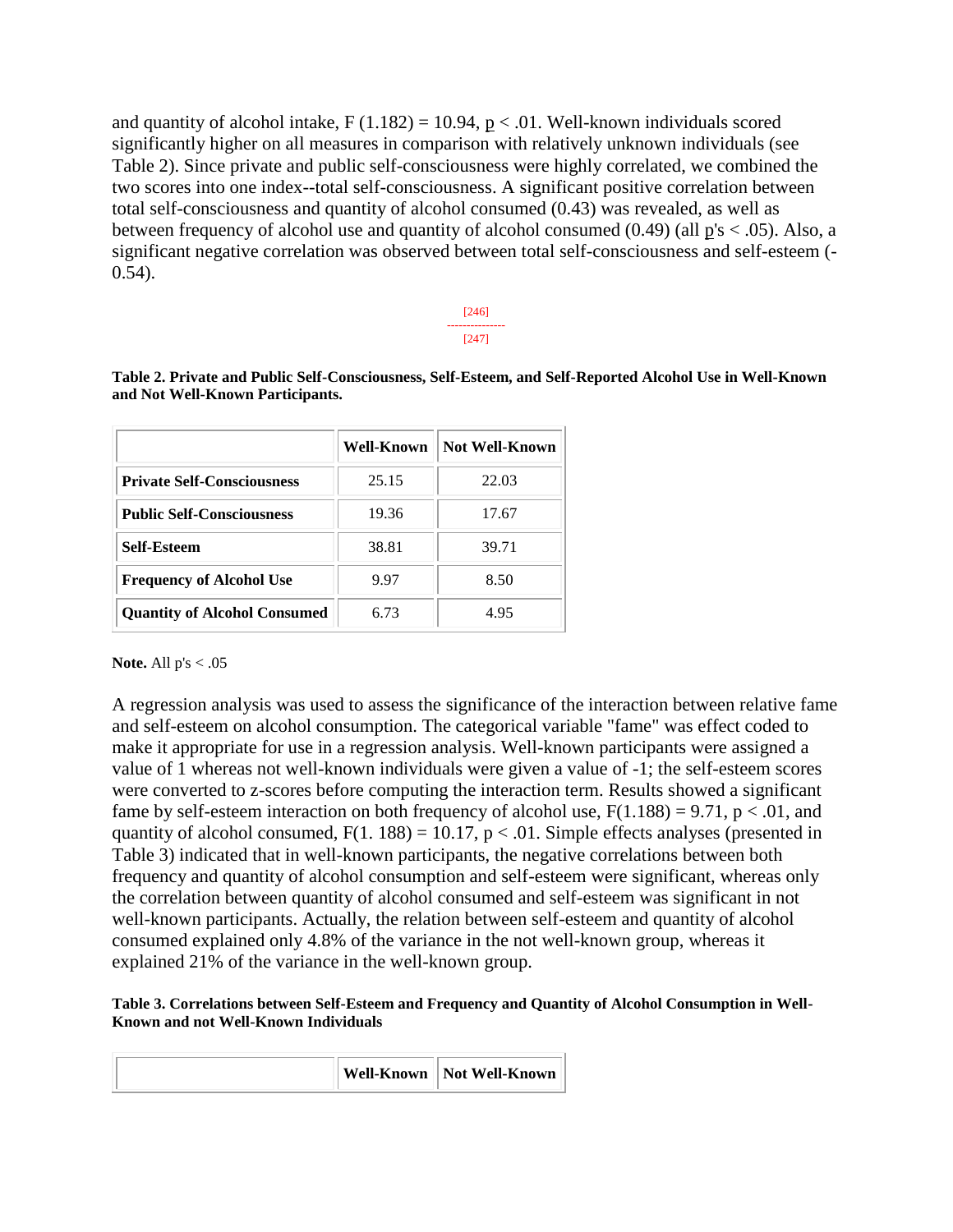| <b>Frequency of Alcohol Use</b>     | $-0.37*$ | $-0.06$  |
|-------------------------------------|----------|----------|
| <b>Quantity of Alcohol Consumed</b> | $-0.46*$ | $-0.22*$ |

 $* p < .05$ 

[248] The following exploratory analyses were also performed. A significant main effect of sex was found in regards to frequency of alcohol use,  $F(1.182) = 6.58$ ,  $p < .02$ , and quantity of alcohol use,  $F(1.182) = 9.22$ ,  $p < .01$ . Males were found to consume alcohol more frequently and in greater quantity than females. Although there were no specific previsions regarding students and faculty/staff members, a number of significant differences in the means were revealed (all p's < .05). The mean public self-consciousness score for students  $(x = 19.17)$  was higher than that of faculty/staff members ( $x = 17.13$ ). The mean score for students on private self-consciousness ( $x = 17.13$ ).  $= 24.40$ ) was higher than that of faculty/staff members (x = 21.87). Furthermore, the mean score for quantity of alcohol consumption by students  $(x = 6.53)$  was higher than the mean score for faculty/staff members  $(x = 4.36)$ .

[247] ---------------

Results of Study 2 were consistent with the primary hypothesis, which stated that selfconsciousness would be higher in the well-known group of participants, in comparison to the relatively unknown group of participants. The well-known students and faculty/staff members scored significantly higher on both private and public self-consciousness. This finding provides further empirical support to the hypothesis proposed by Schaller (1997), according to which celebrity (or relative fame) will lead to heightened, and perhaps chronic, levels of self-awareness.

Results of Study 2 also supported the second hypothesis stating that the well-known individuals would consume significantly more alcohol than the less well-known individuals. The frequency of alcohol use and the quantity of alcohol consumed were both significantly higher in the wellknown group of students and faculty/staff members. It can be proposed, as the hypothesis would suggest, that relatively well-known participants drank more because of heightened selfawareness. In other words, relative fame would lead to increase self-focus, and then high selffocus would motivate alcohol intake. We suggest that the existence of a positive correlation between self-awareness and alcohol consumption supports this view. Results showed that in our sample the more participants were self-aware the more they drank. (Note that it would not make sense to say that the more participants were drinking the more they were self-aware, since alcohol use has been shown to decrease self-awareness [Hull, 1981]). This is consistent with Schaller's position (1997), according to which alcohol can be strategically used to lower selffocus.

In theory it is assumed that high self-focus generated negative emotions, and that, in turn, these painful emotions were dealt with through alcohol use. No evidence can directly support this assumption, but the fact that a negative correlation exists between self-consciousness and selfesteem at least partially supports the idea that high self-awareness can generate negative affects. Results show that highly self-aware participants had a tendency to evaluate themselves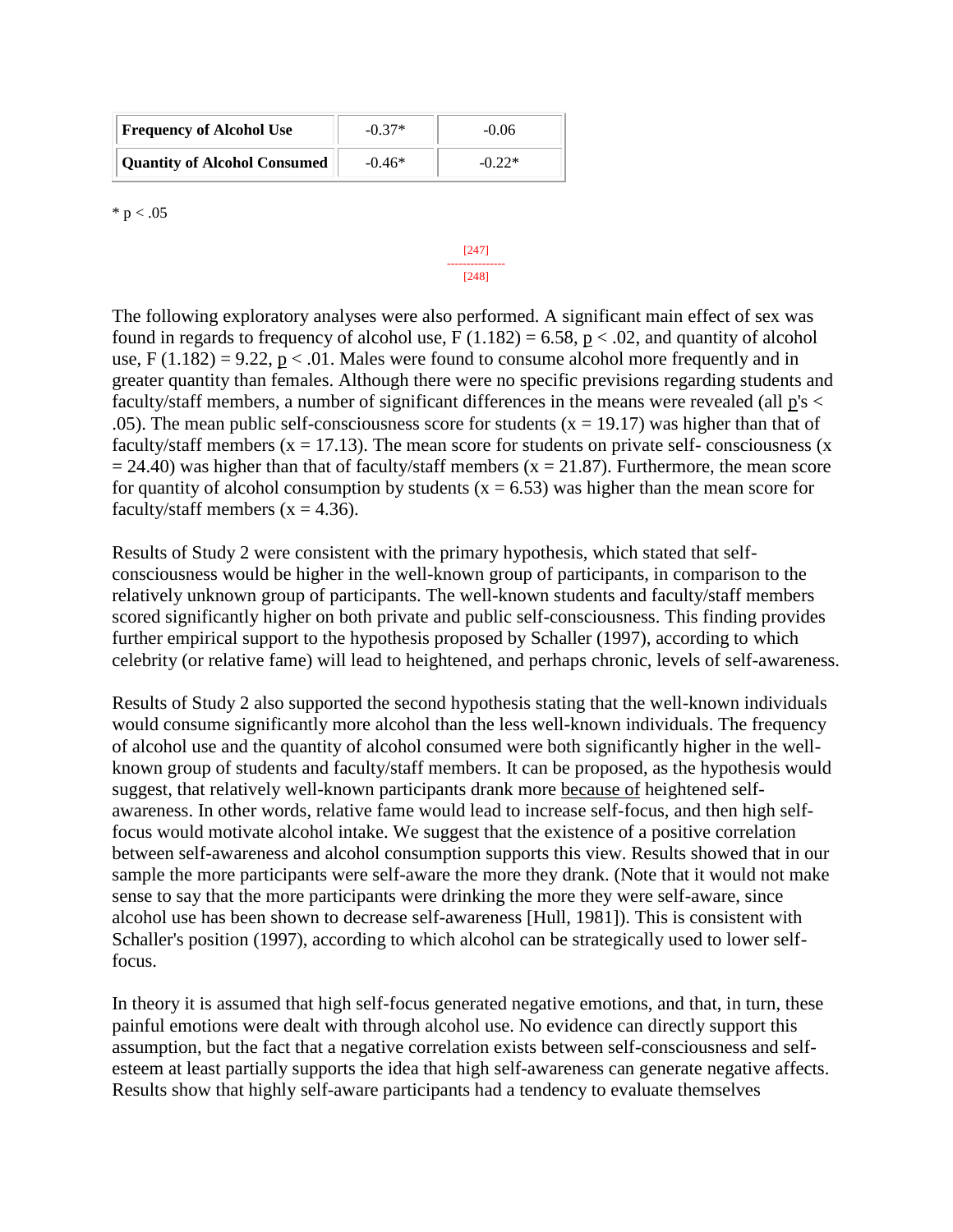negatively (clearly an uncomfortable state), and vice-versa. Although the possibility that low self-esteem could foster high self-focus cannot be ruled out, the correlation seems to support the notion that chronic self-awareness can lead to global self-evaluation, which then would shed light on perceived shortcomings (Gibbons, 1990).

[248] --------------- [249]

Study 2 also disclosed results in favor of the third hypothesis, according to which self-esteem would represent a moderating factor in the equation. In our sample alcohol self-reported use was inversely related to self-esteem--participants with lower self-esteem reported higher alcohol consumption, and vice-versa. This would support the assumption that self-esteem moderates the effects of SA on self-abuse: fame would bring high self-focus; this would lead to painful emotions only if self-esteem is low, and then to higher alcohol use as a means of decreasing selfawareness. Self-focus would not represent a painful experience in participants with high selfesteem, and alcohol use would be lower.

## **GENERAL DISCUSSION**

Taken together, we believe that the results of both studies presented in this paper lend additional support to Schaller's hypothesis (1997) of a relation between fame, chronic self-awareness, and self-abuse. Celebrity did exacerbate Hemingway's self-awareness; but some effects were not significant, and the rather crude operationalizations of self-focus and alcohol use might partially be responsible. The fact that we were able to eliminate other alternative causal explanations for Hemingway (creative achievement and age) gives even more weight to the results. In short, replicating some of Schaller's results with one additional case yields yet greater support to the hypothesis.

Study 2 explored the hypothesis by using a totally new paradigm--different measures and participants--, and all expected relationships were observed. This gives much more generality to the results. It is important to realize that rather strong effects were obtained in a population of relatively famous individuals. We believe that even stronger effects would be found in a population of really famous people. It must be noted here that some uncontrolled differences between our well-known and unknown groups might affect levels of self-consciousness and alcohol intake. For instance, the well-known students were more advanced in their studies than the unknown students (all of whom were in their first year). This might have created a "renown/maturity" confound. Future studies should give more attention to this problem and also exclude some third variable alternatives, such as talent, socioeconomic level, past use of alcohol, and stress.

The demonstration that self-esteem represents a moderating variable between self-awareness and self-destruction in our sample constitutes an exciting extension to Schaller's work. Obviously, additional replication across more cases is needed, as well as more investigations in large groups of genuinely famous individuals<sup>4</sup>.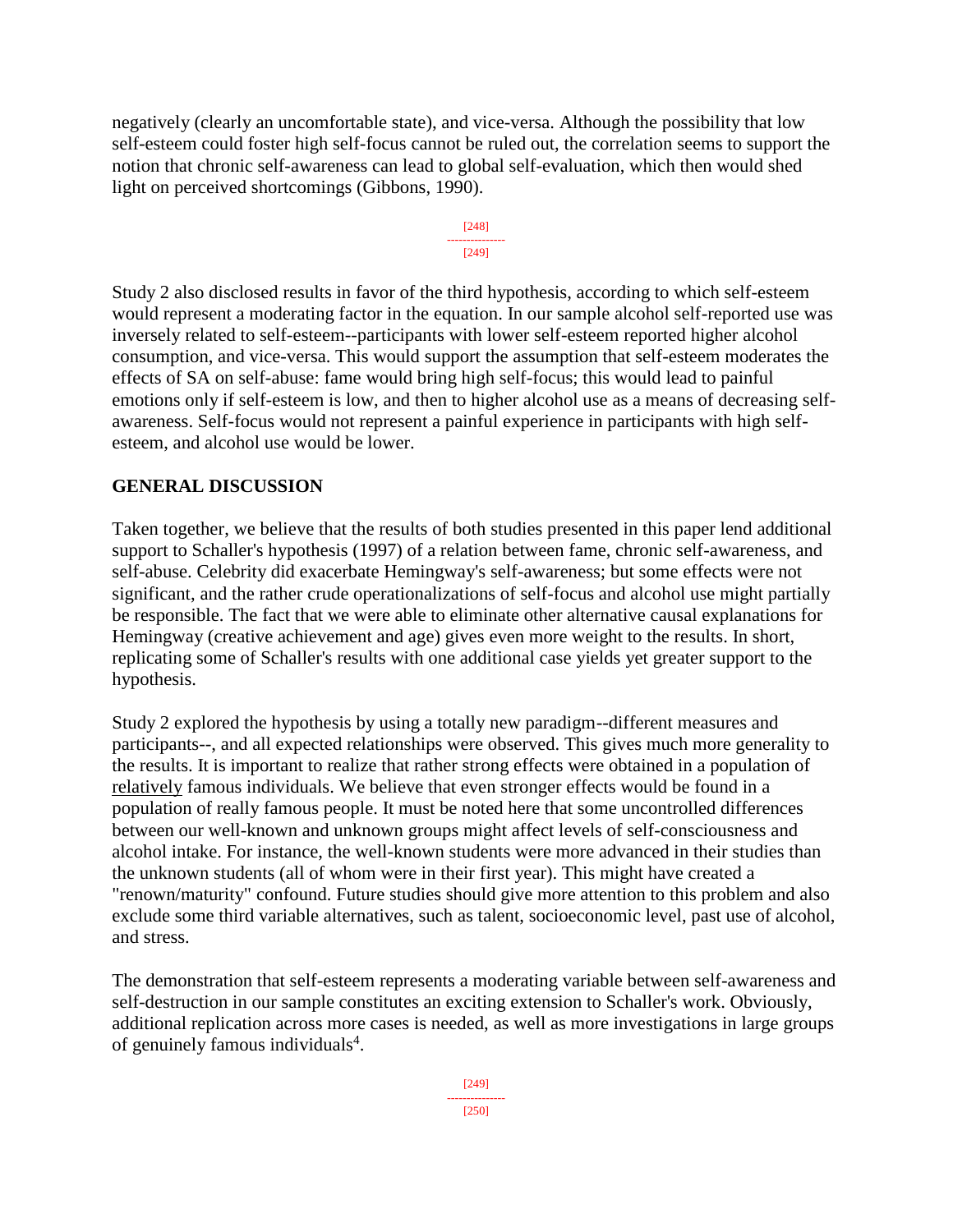Sex differences in drinking patterns were found in Study 2. Overall, male participants reported using alcohol more frequently and in larger quantity than females. This observation raises an intriguing possibility. Alcohol abuse might represent the favored self-destructive behavior in famous males, whereas famous females might choose to engage in different types of self-escape- -reclusion, anorexia nervosa, bulimia, overeating, promiscuity, religion, or suicide (Baumeister, 1991). Investigation into the possible sex differences in self-destructive strategies used by celebrities would certainly be interesting.

Many celebrities engage in self-destructive behavior. Just very recently, actor David Strickland committed suicide by drug overdose in an hotel room. Actors Charlie Sheen and Robert Downey Jr. repeatedly had problems with substance abuse and the law. These are just examples--the list could be endless. Understanding the psychological mechanisms underlying these self-destructive behaviors certainly represents a legitimate theoretical avenue. More practical applications could also be considered: an increased knowledge of the psychology of fame will allow us to identify individuals at risk and develop adequate preventive programs to support these celebrities.

## **FOOTNOTES**

**1.** It proved impossible to directly test the hypothesis of a link between self-awareness and fame. To calculate a meaningful correlation, we needed self-awareness data (evaluated with the short stories) from 1925 to 1952. However, Hemingway did not publish short stories between 1941 and 1956.

**2.** These data are consistent with the suggestion that Hemingway's fame fluctuated throughout his life. There were only two citations before 1929; after one first spike of fame between 1929 and 1939 (20 citations), a second one occurred in 1940-41 (36 citations). Between 1941 and 1950 only 15 citations were made. Then, in 1950-51 a second, more important spike was observed (55 citations).

**3.** (See note 1.) It also proved impossible to directly test the hypothesis of a link between selfawareness and self-reported alcohol use. Again, to calculate a meaningful correlation, we needed self-awareness data from 1925 to 1952. However, Hemingway did not publish short stories between 1941 and 1956.



**4.** Investigating the psychology of fame in genuine celebrities might be problematic. In a preliminary phase of Study 2, the participation of more than 100 famous Hollywood actors was solicited. The questionnaires were sent to these actors' agents, together with a letter in which we explained the nature of the study and insisted on the confidentiality of the results. Only one actor responded favorably to the study.

## **REFERENCES**

Barker, C. (1981). *Ernest Hemingway, selected letters, 1917-1961.* New York : Scribner.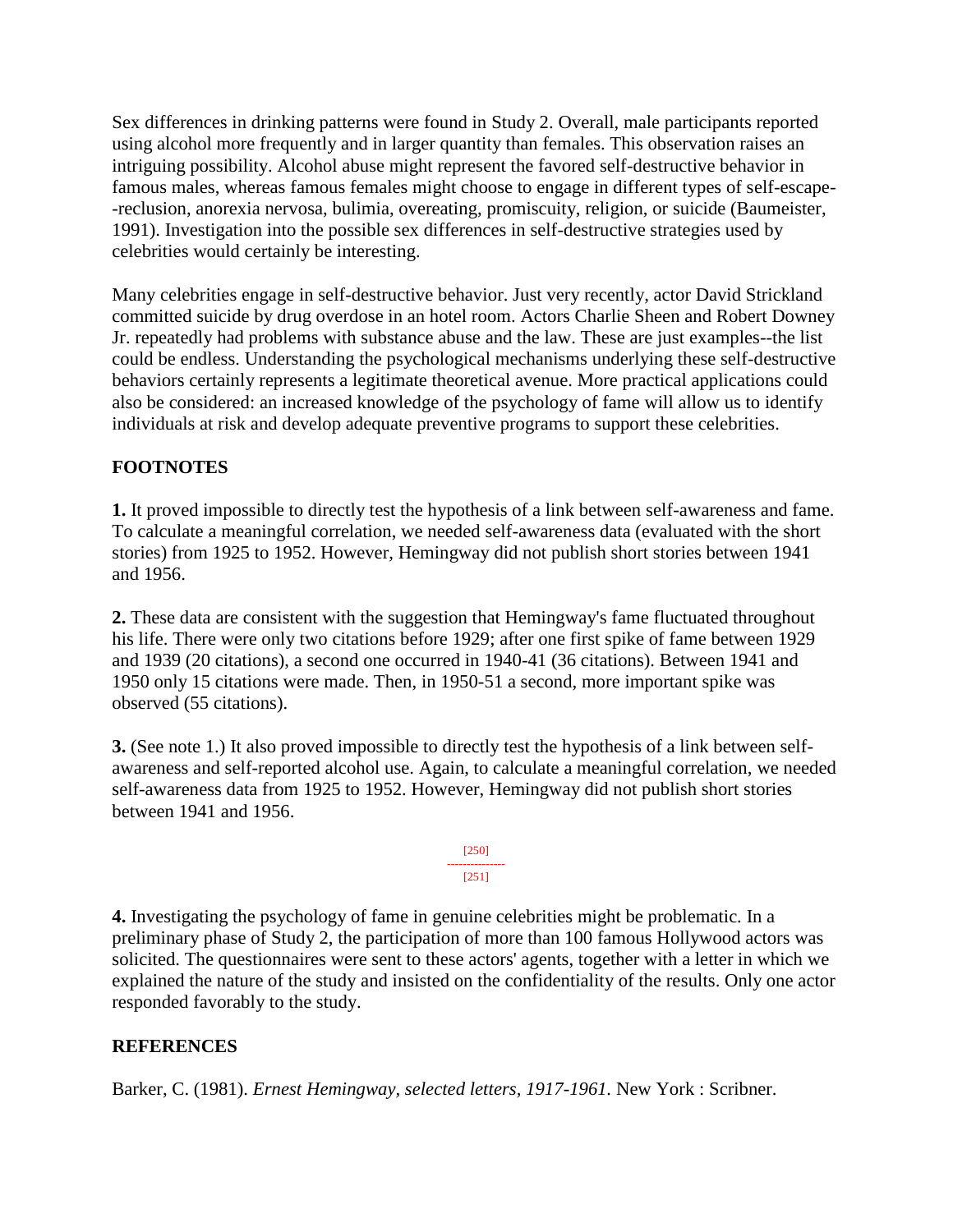Baumeister, R. F. (1990). "Suicide as escape from self." *Psychological Review*, 97:90-113.

Baumeister, R. F. (1991). *Escaping the self.* New York: Basic Books.

Brockner, J., and L. B. Wallnau (1981). "Self-esteem, anxiety, and the avoidance of self-focused attention." *Journal of Research in Personality*, 15:277-291.

Burgess, A. (1978). *Emest Hemingway and his world.* NewYork: Charles Scribner's.

Buss, A. H. (1980). *Self-consciousness and social anxiety.* SanFrancisco: Freeman.

Carver, C. S. and M. F. Scheier (1978). "Self-focusing effects of dispositional selfconsciousness, mirror presence, and audience presence." *Journal of Personality and Social Psychology*, 36:324-332.

Carver, C. S. and M. F. Scheier (1981). *Attention and self-regulation: A control theory approach to human behavior.* New York: Springer-Verlag.

Crisman, D. (Producer). (1998a). *Biography: Ernest Hemingway - Wrestling with life* (AAE-14366). Idaho Publications. Academic Press.

Davis, D. and T. C. Brock (1975). "Use of first person pronouns as a function of increased objective self-awareness and prior feedback." *Journal of Experimental Social Psychology*, 11:381-388.

#### [251] --------------- [252]

Davis, M.H. and S. L. Franzoi (1991). "Self-awareness and self-consciousness." In V.J. Derlega, B.A. Winstead, & W.H. Jones (Eds.), *Personality: Contempory theory and research.* pp. 314.347. Chicago: Nelson-Hall.

Diener, E., R. Lush, D. DeFour and R. Flax (1980). "Deindividuation: Effects of group size, density, number of observers, and group member similarity on self-consciousness and disinhibited behavior." *Journal of Personality and Social Psychology,* 39(3):449-459.

Duval, S. and R. A. Wicklund (1972). *A theory of objective self-awareness.* New York:

Fenigstein, A., M. Scheier and A. Buss (1975). "Public and private self-consciousness: Assessment and theory." *Journal of Consulting and Clinical Psychology*, 36:1,241-1,250.

Finca Vig Edition (1998). *The Complete Short Stories of Ernest Hemingway.* New York: Scribner.